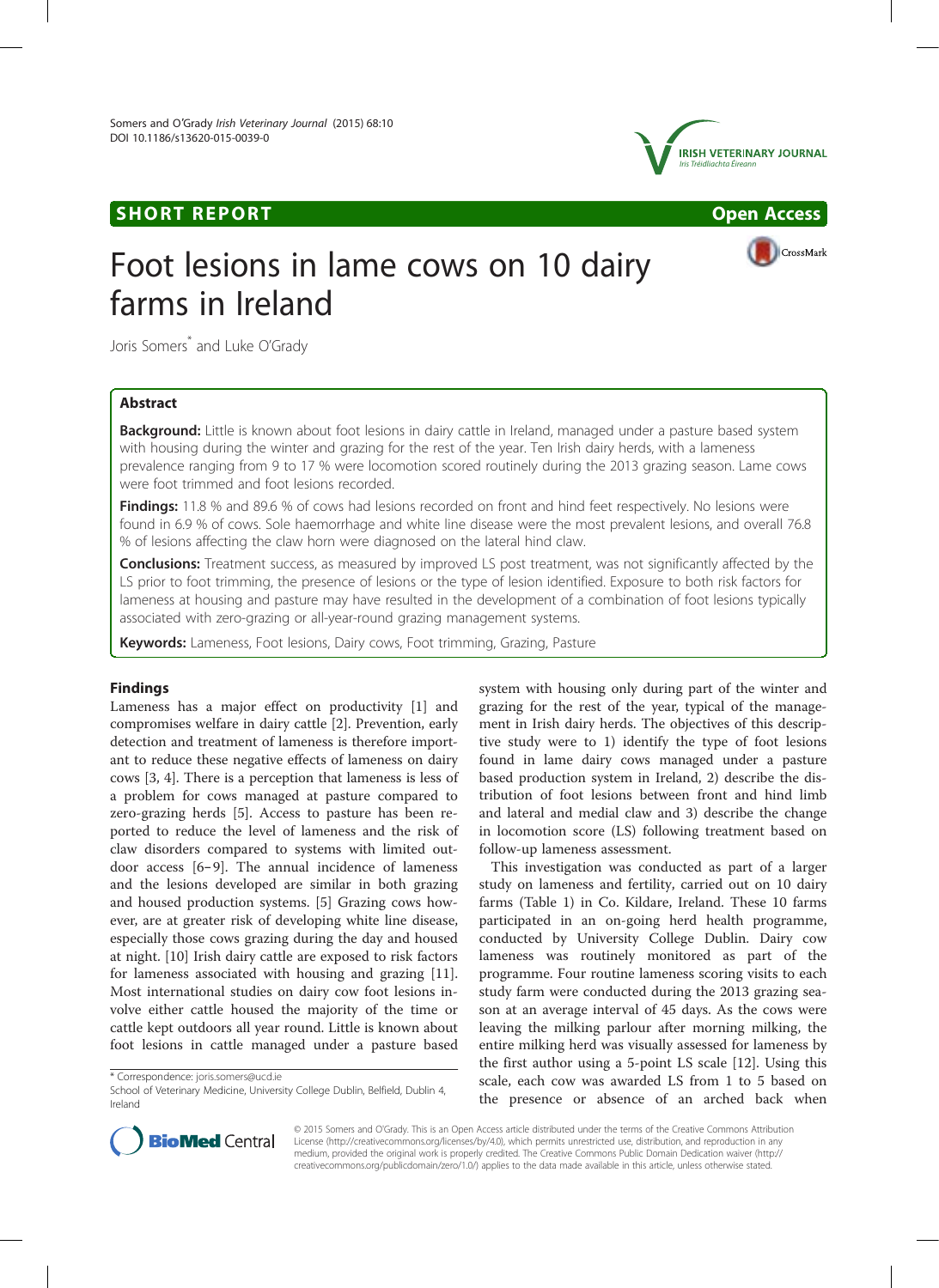| Farm                     |      |      | २    | 4    | 5.   | 6    |      | 8    | 9    | 10   |
|--------------------------|------|------|------|------|------|------|------|------|------|------|
| No. of cows              | 146  | 115  | 185  | 100  | 80   | 150  | 72   | 120  | 157  | 79   |
| % LS $\geq$ 3            | 8.9  | 9.6  | 16.9 | 12.8 | 8.8  | 13.3 | 13.8 | 9.2  | 17.2 | 13.9 |
| No. treated              |      |      | 26   | 10   |      | 20   | 10   | 11   | 27   |      |
| No. of lesions recorded  | 19   | 44   | 74   | 44   | 24   | 78   | 27   | 35   | 105  | 39   |
| % infectious lesions     | 10.5 | 9.1  | 10.8 | 38.6 | 8.3  | 7.7  | 11.1 | 17.1 | 20.9 | 10.3 |
| % non-infectious lesions | 89.5 | 90.9 | 89.2 | 61.4 | 91.7 | 92.3 | 88.9 | 82.9 | 79.1 | 89.7 |

Table 1 General information about the 10 study farms, number of milking cows present during the study, % lame cows (LS  $\geq$  3), number of cows submitted for treatment by foot trimming, number of lesions recorded during foot trimming and % of lesions categorised as infectious or non-infectious

standing and walking and the observation of gait abnormalities. Lame cows were defined as having LS of 3, 4 or 5. Between 4th April and 31st May, cows were presented for treatment to one and the same professional foot trimmer within 8 days of being diagnosed as lame. This foot trimmer was provided by Farm Relief Services (Roscrea, Co. Tipperary) and trained in the Dutch foot trimming method. Additional treatment in conjunction with corrective foot trimming consisted of rubber or wooden blocks placed on healthy claws to relieve affected claws whenever this was indicated. Cow identification, date of treatment and lesions found were recorded by the first author using the DairyCo. (Glocestershire, United Kingdom) hoofcare recording chart. A photograph of the affected foot was also taken at this time. All 4 feet were examined and findings recorded. The list of lesions comprised of foot abnormalities associated

with lameness, although not all may be considered painful, for example long toe. Lesions were classified, based on their potential aetiology, as either infectious or noninfectious causes of lameness and the definition of the foot lesions is presented in Table 2 [13, 14]. Lesions classified as infectious causes of lameness were digital dermatitis (DD), interdigital necrobacillosis (IN), interdigital dermatitis (ID), and heel horn erosions (HHE). Claw disorders classified as non-infectious causes of lameness were sole haemorrhage (SH), sole ulcer (SU), white line disease (WLD), double sole (DS), toe ulcer (TU), axial wall fissure (AF), vertical wall fissure (VF), horizontal wall fissure (HF) and interdigital hyperplasia (IH). Long toe (LT) was also included in this category as a foot trimming finding associated with lameness. The affected claw, lateral or medial, was also recorded for non-infectious lesions associated with the claw horn.

Table 2 Definitions of foot lesions as recorded during foot trimming of 144 dairy cows

| Digital dermatitis              | Proliferative inflammation of the dorsal or plantar – palmar skin. Commonly found adjacent to the heels or less commonly in<br>the proximal part of the interdigital space                                                              |
|---------------------------------|-----------------------------------------------------------------------------------------------------------------------------------------------------------------------------------------------------------------------------------------|
| Interdigital<br>necrobacillosis | Acute necrotising inflammation of the interdigital skin and underlying tissues, with swelling above the coronary band and in<br>the interdigital space                                                                                  |
| Interdigital dermatitis         | Inflammation of the interdigital skin without extension to deeper tissues                                                                                                                                                               |
| Heel horn erosions              | Pits and pockmarks, with parallel horizontal grooves on the bulb of the heel. Sometimes the horn is separated forming flaps                                                                                                             |
| Sole haemorrhage                | Haemorrhagic discoloration covering $\geq$ 50 % of the sole or a smaller area with deep intense colour                                                                                                                                  |
| Sole ulcer                      | Circumscribed loss of the sole horn exposing the corium of the solar surface, located in the region of the sole-bulb junction,<br>usually nearer the axial margin with or without additional affection of deeper structures of the claw |
| White line disease              | Separation of the abaxial sole from the wall; disrupted continuity of white line with the presence of necrosis, organic material<br>or an abscess                                                                                       |
| Double sole                     | Under run of the sole horn, two soles separated by a space                                                                                                                                                                              |
| Toe ulcer                       | Focal area of necrosis or an abscess located at the tip of the claw, undermining the sole horn. Severe cases can be associated<br>with distal phalangeal osteitis                                                                       |
| Axial wall fissure              | Deep fissure on the axial surface of the claw, parallel to the dorsal wall                                                                                                                                                              |
| Vertical wall fissure           | Vertical fissure of the wall horn, usually located on the dorsal or dorso-lateral aspect of the claw                                                                                                                                    |
| Horizontal wall<br>fissure      | Fissure of the wall horn, parallel to the coronary band                                                                                                                                                                                 |
| Long toe                        | Length of the dorsal aspect of the claw $\geq 8$ cm and angle of the dorsal wall of the claw < 50°                                                                                                                                      |
| Interdigital<br>hyperplasia     | Fibrous proliferation of the interdigital skin causing a mass that protrudes between the claws; which could be inflamed or not                                                                                                          |

Adapted from Greenough [13] and Tadich et al. [14]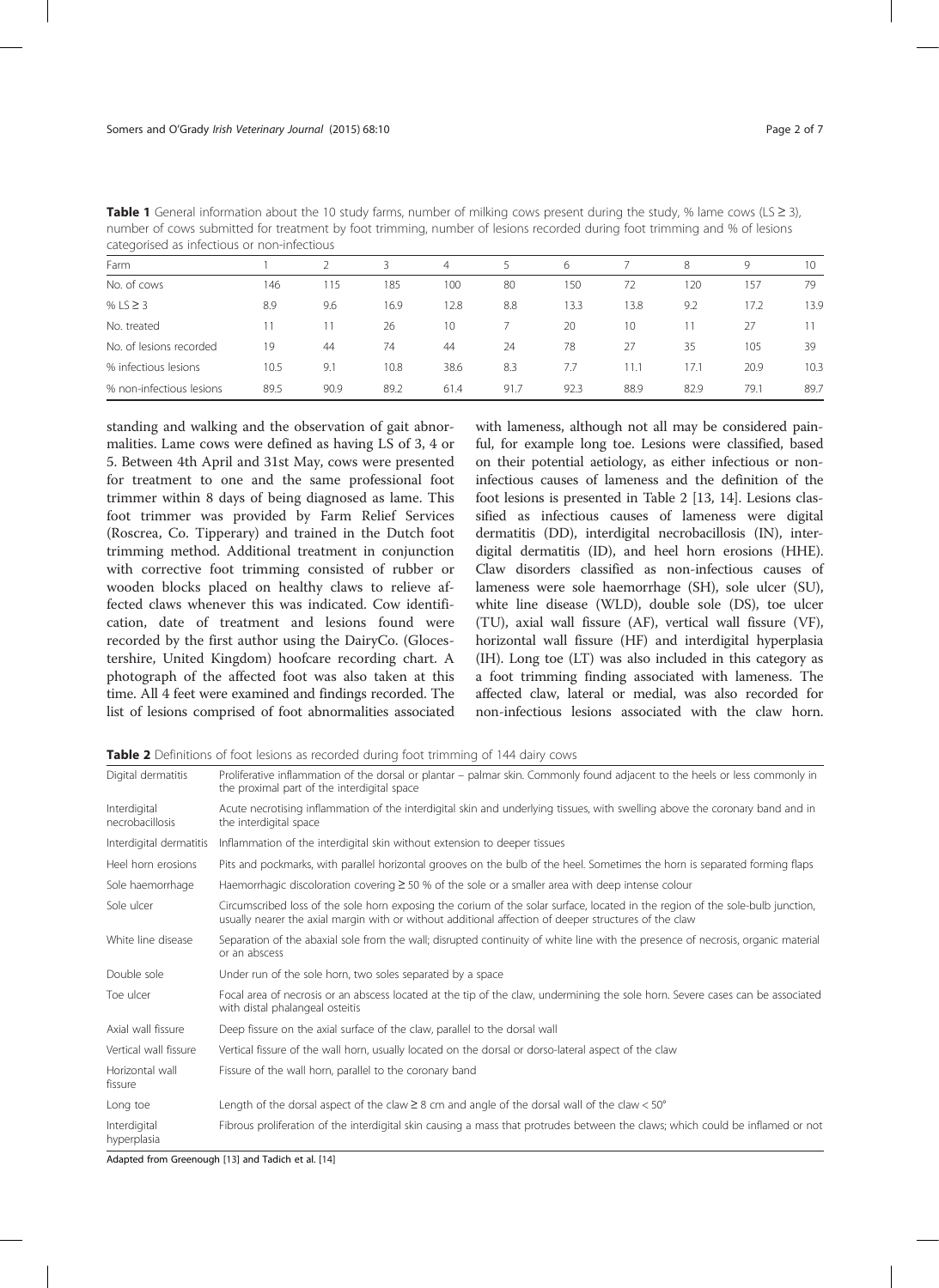Treatment outcome was based on the results of the routine lameness scoring visit following foot trimming. The average number of days between treatment and the following locomotion scoring session was 38.9 days (SD:  $\pm$ 6.9 days). If animals were awarded LS < 3 during this locomotion scoring session, treatment outcome was considered successful. All data were transcribed to Excel and descriptive analysis was performed on farm information and lesion type and lesion location data. Cross tabulation was used to describe the proportion of lesion type and the number of lesions per cow for parity and the different levels of lameness. Stata (StataCorp, Texas, USA) was used to perform Chi-square and One-way Anova analysis of the data.

The overall prevalence of lameness in the group of farms was 12 %. Across the ten farms, 144 lame cows were presented for foot trimming. Lesions were identified in 134 cows (93.1 %), lesions were absent in 10 cows (6.9 %). Infectious type lesions were diagnosed in 50 cows (34.7 %), 129 cows (89.6 %) had at least 1 noninfectious type lesion. The number of cows diagnosed with each type of lesion is shown in Table 3. Five cows (3.5 %) were diagnosed with infectious lesions only, 45 cows (31.3 %) with both infectious and non-infectious lesions and 84 cows (58.3 %) had non-infectious lesions only. The number of cows receiving treatment for lameness and the proportion of infectious and non-infectious lesions found per farm is detailed in Table 1. Both categories of lesions were recorded on all 10 farms, but 3 of the farms had a higher prevalence of infectious lesions. DD was present in cows on 8 out of 10 farms, HHE was found in 50 % of the herds. SH and WLD were diagnosed in cows from all herds.

A total of 489 lesions were identified, the number of lesions recorded per cow ranged from 0 to 9 (median 3). Seventy four (15.1 %) infectious lesions and 415 (84.9 %) non-infectious lesions were recorded. SH and WLD made up the majority of lesions, respectively accounting for 29.7 % and 23.5 % of all lesions encountered. Table 4 shows to which extent a lesion was diagnosed in a cow in combination with another lesion type. Overall, 64.2 % and 52.2 % of cows were diagnosed with a lesion in combination with SH or WLD respectively. A single lesion was found in 6.4 % of lame cows. The mean number of lesions found per cow for 3 lactation groups is shown in Table 5. The feet of 10 (6.9 %) 1st lactation, 11 (7.6 %) 2nd lactation and 123 (85.4 %) ≥ 3rd lactation cows were examined. A significantly higher mean number of TU per cow was found in the 2nd lactation group compared to the  $\geq$  3rd lactation group. The mean number of LT per cow was also significantly higher for the 2nd lactation group compared to the other two groups. Increasing parity was associated with an increasing trend in mean number of SH diagnosed per cow, however this was not significant ( $p = 0.08$ ).

The distribution of lesions between the front and hind limbs and the lateral and medial claws is shown in Table 6. A significant higher proportion of cows ( $p <$ 0.05) was diagnosed with lesions on the hind feet. Lesions were present on the front and hind limbs of 17 and 129 cows (11.8 % and 89.6 %) respectively. Five cows (3.5 %) were diagnosed with lesions on the front limbs only, 12 (8.3 %) cows had lesions on both front and hind limbs whilst 117 (81.3 %) cows had only hind limb lesions. In the front limb, non-infectious lesions affecting the claw horn were found on a lateral claw only in 1 cow (6.2 %), a medial claw only in 13 cows (81.3 %) and on both claws in 2 cows (12.5 %). In the hind limb, 77 cows (63.1 %) had lesions on a lateral claw only, 3 cows (2.5 %) had lesions on a medial claw only and 42 cows (34.4 %) had lesions on both claws. Evaluation of the distribution of lesions between front and hind feet found significantly more lesions  $(p < 0.05)$  on the hind feet. Thirty lesions (6.1 %) were found on the front limb, 459 lesions (93.9 %) were recorded for the hind limbs. Of the lesions that could be allocated to a specific claw, 4 and 22 were found on a front lateral and medial claw respectively (15.4 % and 84.6 % respectively). The hind lateral and medial claws were affected by 308 and 67 lesions respectively (82.1 % and 17.9 % respectively).

Increased severity of lameness prior to treatment (Table 7), defined as LS 4 vs LS 3, was not influenced by the proportion of cows diagnosed with lack of lesions, infectious lesions only, non-infectious lesions only or both infectious and non-infectious lesions for both levels of lameness. The lesion profile however did show a significant  $(p = 0.01)$  difference between LS 4 and LS 3 cows. This difference was numerically driven by the higher proportion of SH and LT in LS 3 cows and the higher proportion of SU, WLD, AF, TU and VF in LS 4 cows.

One hundred forty cows received a routine LS following treatment (Table 8). Treatment success was not

Table 3 The number of cows diagnosed with each lesion and the total number of lesions  $(n = 489)$  found during foot trimming of 144 lame cows on 10 dairy farms in Ireland

|         | Infectious lesions |    |    |            | Non-infectious lesions |    |            |    |                 |              |    |    |    |     |
|---------|--------------------|----|----|------------|------------------------|----|------------|----|-----------------|--------------|----|----|----|-----|
|         | DD                 | IN | ID | <b>HHE</b> | SН                     | SU | <b>WLD</b> | DS | TU              | AF           | VF | HF |    | IH. |
| Cows    | 40                 |    |    |            | 91                     | 18 | 75         | 33 | Q               | Q            |    |    |    |     |
| Lesions | 53                 |    |    | 21         | 145                    | 20 | 115        | 45 | 10 <sup>°</sup> | $\mathsf{Q}$ |    | ∩  | 54 | 15  |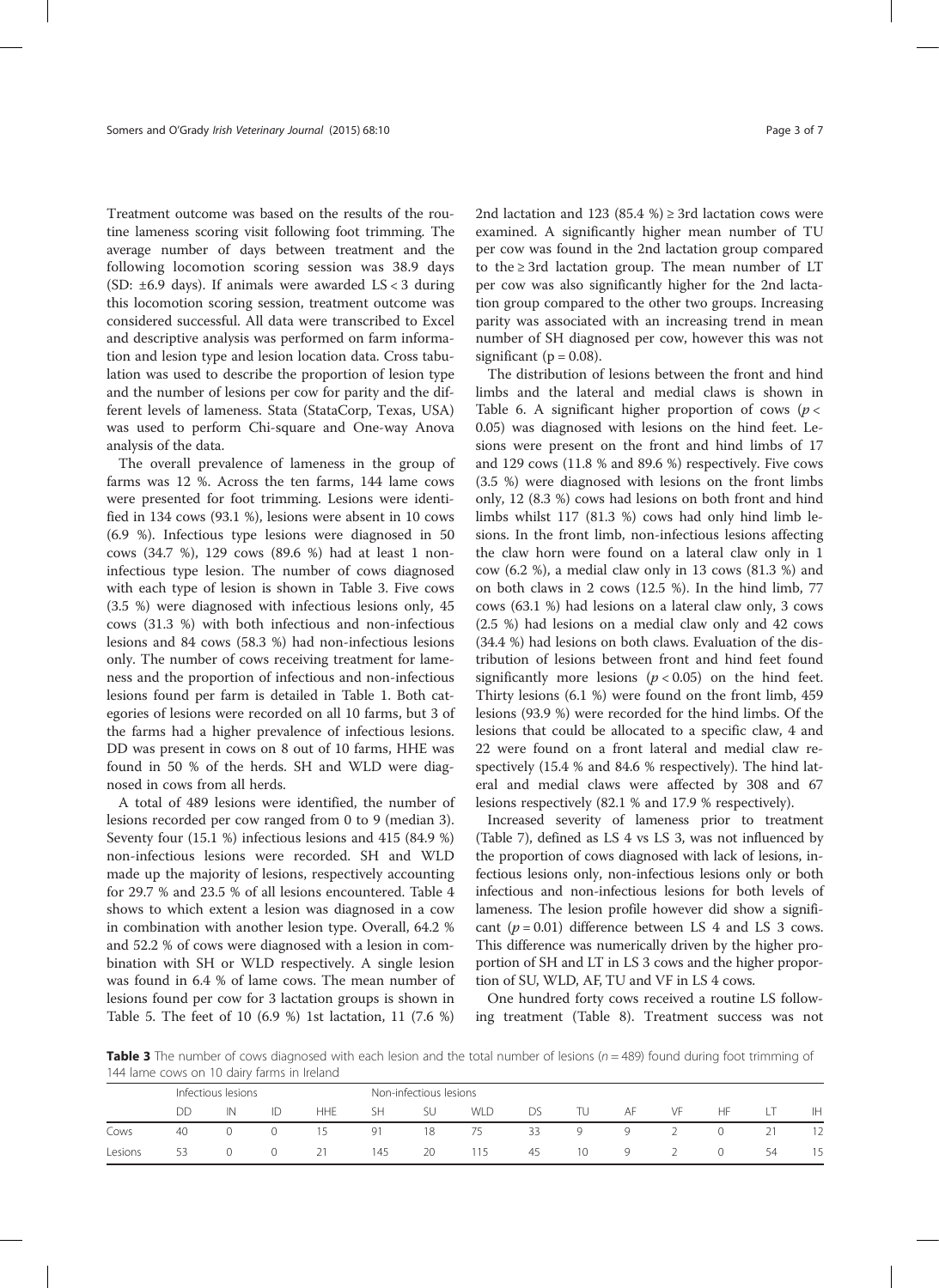| Lesion     | No.            | DD                       | <b>HHE</b>               | <b>SH</b> | SU     | <b>WLD</b>               | AF                       | TU                       | <b>IH</b>      | VF           | <b>DS</b>                | LT                       | Single       |
|------------|----------------|--------------------------|--------------------------|-----------|--------|--------------------------|--------------------------|--------------------------|----------------|--------------|--------------------------|--------------------------|--------------|
| DD         | 40             | $\overline{\phantom{a}}$ | 12.5                     | 67.5      | 7.5    | 55.0                     | 2.5                      | 2.5                      | 10.0           | 2.5          | 32.5                     | 5.0                      | 5.0          |
| <b>HHE</b> | 15             | 33.3                     | $\overline{\phantom{a}}$ | 53.3      | 13.3   | 53.3                     | 6.7                      | $\circ$                  | 13.3           | $\mathbf 0$  | 13.3                     | 13.3                     | $\circ$      |
| <b>SH</b>  | 91             | 29.7                     | 8.8                      | $\sim$    | 13.2   | 56.0                     | 6.6                      | 6.6                      | 9.9            | 1.1          | 24.2                     | 14.3                     | 14.3         |
| SU         | 18             | 16.7                     | 11.1                     | 66.7      | $\sim$ | 55.6                     | 5.6                      | 11.1                     | 22.2           | $\mathbf 0$  | 50.0                     | 16.7                     | 5.6          |
| <b>WLD</b> | 75             | 29.3                     | 10.7                     | 68.0      | 13.3   | $\overline{\phantom{a}}$ | 4.0                      | 5.3                      | 9.3            | 1.3          | 32.0                     | 12.0                     | 12.0         |
| AF         | 9              | 11.1                     | 11.1                     | 66.7      | 11.1   | 33.3                     | $\overline{\phantom{a}}$ | 0                        | 22.2           | $\mathbf 0$  | 22.2                     | 55.6                     | $\circ$      |
| TU         | 9              | 11.1                     | 0                        | 66.7      | 22.2   | 44.4                     | $\circ$                  | $\overline{\phantom{a}}$ | $\mathbf 0$    | 11.1         | 44.4                     | 11.1                     | 11.1         |
| H          | 12             | 33.3                     | 16.7                     | 75.0      | 33.3   | 58.3                     | 16.7                     | $\mathbf{0}$             | $\sim$         | $\mathbf{0}$ | 41.7                     | 8.3                      | 8.3          |
| VF         | $\overline{2}$ | 50.0                     | $\circ$                  | 50.0      | 0      | 50.0                     | $\mathbf{0}$             | 50.0                     | $\overline{0}$ | $\sim$       | $\circ$                  | $\mathbf{0}$             | $\mathbf{0}$ |
| <b>DS</b>  | 33             | 39.4                     | 6.1                      | 66.7      | 27.3   | 72.7                     | 6.1                      | 12.1                     | 15.2           | $\mathbf{0}$ | $\overline{\phantom{a}}$ | 9.1                      | $\mathbf{0}$ |
| LT         | 21             | 9.5                      | 9.5                      | 61.9      | 14.3   | 42.9                     | 23.8                     | 4.8                      | 4.8            | $\mathbf{0}$ | 14.3                     | $\overline{\phantom{a}}$ | 14.3         |

Table 4 The proportion of cows, expressed as %, diagnosed with a combination of 2 different lesions or with a single (Single) lesion type

significantly ( $p = 0.22$ ) different for cows with LS 3 vs LS 4 prior to foot trimming, however a numerical difference of 58.8 % vs 50.0 % respectively was noted. Differences in treatment success were not affected by the presence of lesions or the type of lesion identified during foot trimming. Overall a total of 78 cows (55.7 %) were recorded as cured during the follow-up locomotion scoring session.

This study found foot lesions in lame dairy cattle associated with housing environment and grazing. Most international studies [1, 3, 15, 16] were based on whole herd foot trimming records, whereas the present study only included lame cows. Due to time and financial constraints it was not possible to include LS 1 or LS 2 cattle in the study. As not every claw disorder is associated with lameness, the lesion profile found based on lame

cows only may be different from that found during routine whole herd foot trimming. Olmos et al. [5] concluded that cows require 85 days at pasture to recover from the risk factors for lameness related to housing and the post-partum period. Typically, Irish dairy cattle are housed during part of the winter and the minimum of 85 days at pasture was not met for all the cows in the present study. Exposure to both risk factors for lameness at housing and pasture [11, 17] may explain a similar distribution of lesions found in confinement housed dairy herds. Levels of SH and SU found in housed dairy cattle, are similar to those found in the present study, however levels of infectious lesions are higher and WLD is found less frequently [3, 16, 18]. Grazing has been identified as a risk factor for WLD in both full time and part time grazing herds [10]. In New Zealand grazing

Table 5 The mean number of lesions found per cow across 3 lactation groups

|                | 1st Lactation ( $n = 10$ ) | 2nd Lactation ( $n = 11$ ) | $\geq$ 3rd Lactation (n = 123) | One-way Anova p-value |
|----------------|----------------------------|----------------------------|--------------------------------|-----------------------|
| Infectious     | 0.50                       | $\mathbf 0$                | 0.56                           | 0.11                  |
| Non-infectious | 1.80                       | 3.55                       | 2.90                           | 0.13                  |
| Total          | 2.30                       | 3.64                       | 3.47                           | 0.21                  |
| DD             | 0.40                       | $\mathbf{0}$               | 0.40                           | 0.14                  |
| <b>HHE</b>     | 0.10                       | $\mathbf 0$                | 0.16                           | 0.50                  |
| SH             | 0.50                       | 0.73                       | 1.07                           | 0.08                  |
| SU             | 0.10                       | 0.18                       | 0.14                           | 0.89                  |
| <b>WLD</b>     | 0.80                       | 0.64                       | 0.81                           | 0.84                  |
| AF             | $\mathbf 0$                | $\mathsf{O}\xspace$        | 0.07                           | 0.45                  |
| TU             | $0.10^{a,b}$               | 0.27 <sup>b</sup>          | $0.05^{\text{a}}$              | 0.04                  |
| H              | $\circ$                    | 0.09                       | 0.11                           | 0.64                  |
| VF             | $\circ$                    | $\mathbf 0$                | 0.02                           | 0.88                  |
| <b>DS</b>      | 0.30                       | 0.55                       | 0.29                           | 0.46                  |
| LT             | $0^a$                      | 1.09 <sup>b</sup>          | 0.34 <sup>a</sup>              | 0.03                  |

First and second lactation animals were analysed in separate groups. Third and higher (≥3) lactation animals were combined into 1 group. <sup>a</sup> and <sup>b</sup> indicate a significant  $(p < 0.05)$  difference in the mean number of lesions found per cow for that specific lesion between the different lactation groups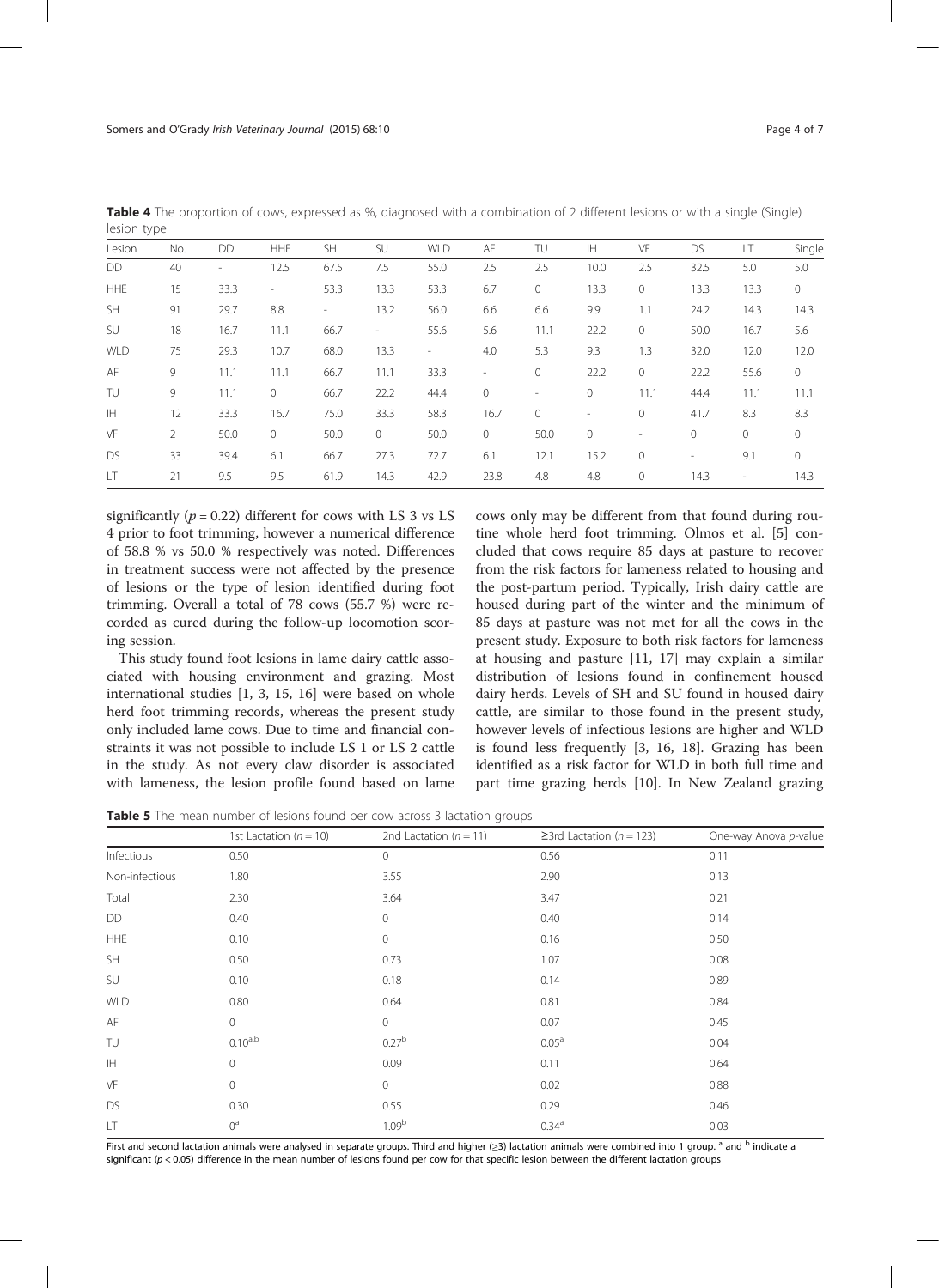|            |         | Cow  | Lesions |
|------------|---------|------|---------|
| Front limb | No.     | 17   | 30      |
| %          | L only  | 5.9  | 13.3    |
|            | M only  | 76.5 | 73.4    |
|            | $L + M$ | 11.8 |         |
|            | Other   | 5.9  | 13.3    |
| Hind limb  | No.     | 129  | 459     |
| %          | L only  | 59.7 | 67.9    |
|            | M only  | 2.3  | 14.6    |
|            | $L + M$ | 32.6 | ٠       |
|            | Other   | 5.4  | 18.3    |

dairy cows, WLD is by far the most common foot lesion and multiple foot lesions on the same foot or infectious lesions are absent or rare [1]. Both SH and HHE are not associated with increasing LS, while WLD is commonly diagnosed as a cause of lameness [16, 19, 20]. Comparing the lesion profile between LS 3 and LS 4 cows in the present study, it can be concluded that SU, WLD, AF, TU and VF elicit a higher pain response compared to

Table 8 Success of treatment based on the first routine locomotion scoring session following foot trimming. 140 of the cows that were treated were submitted for follow-up LS. 78 cows received LS < LS 3, resulting in an overall success of treatment of 55.7 %

|                       | No. | Cured |      |
|-----------------------|-----|-------|------|
|                       |     | No.   | %    |
| Overall               | 140 | 78    | 55.7 |
| Prior LS 3            | 94  | 55    | 58.8 |
| Prior IS <sub>4</sub> | 46  | 23    | 50.0 |
| Lack of lesions       | 10  | 6     | 60.0 |
| Lesion present        | 130 | 72    | 55.4 |
| Infectious only       | 5   | 3     | 60.0 |
| Non-infectious only   | 81  | 43    | 53.1 |
| Both                  | 44  | 26    | 59.1 |

other foot abnormalities found during foot trimming of lame cattle. Higher proportions of both infectious and non-infectious foot lesions were found in lame cows kept at pasture, compared to housed lame cows, but the severity of lesions was higher in housed lame cows [5, 10]. Full time grazing poses an increased risk for the development of SU, WLD and DD in dairy cows [10]. However, Somers et al. [7] found a higher number of claw disorders in zero-grazing cows compared to grazing cows. Part time grazing of cows tends to decrease the risk of DD and SU and increase the risk of WLD compared to confinement housed dairy cattle [10]. Holzhauer

Table 7 Chi-square tests to compare the proportions of the number of cows diagnosed with lack of lesions, infectious lesions only, non-infectious lesions only or both infectious and non-infectious lesions and the number of specific lesions found during foot trimming in relation to the locomotion score (LS) recorded for each cow prior to foot trimming

|                     |                | % LS $3(n = 95)$ |                     | % LS 4 $(n = 49)$ | Fisher's Exact Test |            |
|---------------------|----------------|------------------|---------------------|-------------------|---------------------|------------|
|                     | Total          | No.              | $\%$                | No.               | $\%$                | $p$ -value |
| No lesions found    | 10             | 9                | 9.5s                | 1                 | 2.0                 |            |
| Infectious only     | 5              | $\overline{4}$   | 4.2                 | 1                 | 2.0                 | 0.32       |
| Non-infectious only | 84             | 55               | 57.9                | 29                | 59.2                |            |
| Both                | 45             | 27               | 28.4                | 18                | 36.7                |            |
| <b>DD</b>           | 53             | 32               | 10.5                | 21                | 11.5                |            |
| <b>HHE</b>          | 21             | 15               | 4.9                 | 6                 | 3.3                 |            |
| SH                  | 145            | 100              | 32.8                | 45                | 24.6                |            |
| SU                  | 20             | 10               | 3.3                 | 10                | 5.5                 |            |
| <b>WLD</b>          | 115            | 69               | 22.6                | 46                | 25.1                |            |
| AF                  | 9              | 3                | 1.0                 | 6                 | 3.3                 | 0.01       |
| TU                  | 10             | 3                | 1.0                 | $\overline{7}$    | 3.8                 |            |
| $\mathbb H$         | 15             | 12               | 3.9                 | 3                 | 1.6                 |            |
| VF                  | $\overline{2}$ | $\mathbf 0$      | $\mathsf{O}\xspace$ | $\overline{2}$    | 1.1                 |            |
| <b>DS</b>           | 45             | 24               | 7.9                 | 21                | 11.5                |            |
| LT                  | 54             | 38               | 12.5                | 16                | 8.7                 |            |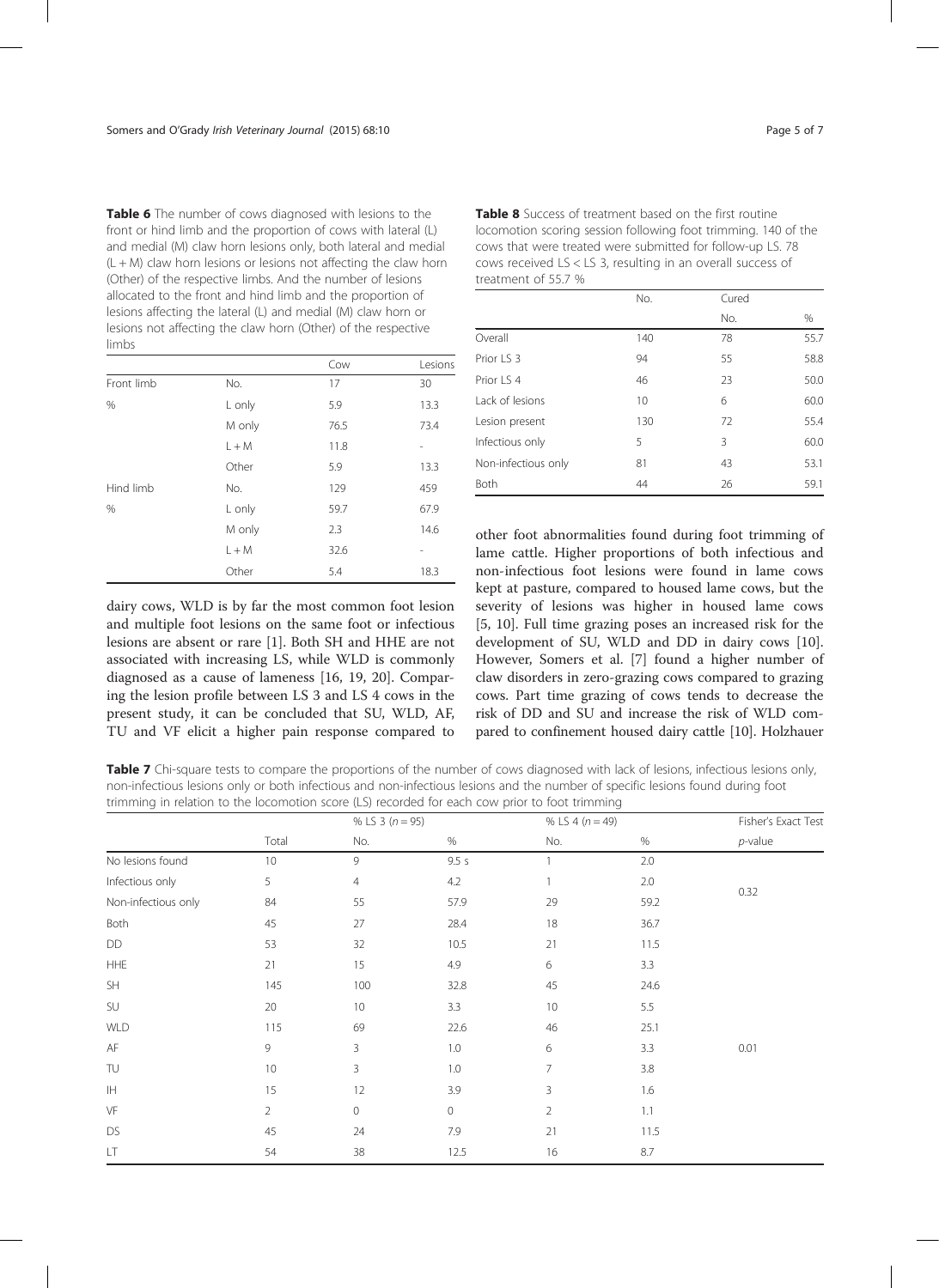et al. [8] reported a lower prevalence of DD, ID and HHE in grazing herds during the grazing season but not a lower prevalence of SH compared to zero-grazing herds. Interestingly, ID and IN were not diagnosed in any of the feet examined in the present study. Both these conditions are associated with unhygienic underfoot conditions that lead to prolonged exposure of the interdigital skin to slurry [13]. Dairy cows at pasture typically are less exposed to such conditions compared to housed cattle. Another possibility is that due to the presence of multiple lesions per cow, small ID lesions were not diagnosed. HF was also not diagnosed in the present study. This lesion is often associated with nutritional or metabolic stress and only a cause of lameness in severe presentations [13].

In a study from south Chile, where dairy cows are managed in a similar way compared to Ireland, cattle had an average of 3 foot lesions [16]. This is the same number as found in the present study. Only 6.5 % of cows were diagnosed with a single type of lesion and the majority were diagnosed with a lesion in combination with SH or WLD. As a result, it is difficult to assess which is the primary lameness causing lesion in a cow. A large proportion of cows diagnosed with AF were also diagnosed with LT. AF is widespread among grazing cows that walk long distances on gravel tracks and is more common among dairy cows with shallow dorsal wall angle and claw imbalance, as seen with LT [21]. Overall, 76.8 % of lesions affecting the claw horn were diagnosed on the lateral hind claw. This finding is similar to that seen in a UK study based on trimming records involving more than 20,000 cows [22].

The objective of this study was to provide an observational analysis of foot trimming records of a relatively small number of lame dairy cows. As only lame cattle were examined, associations between lesions recorded and LS or risk factors for lesions could not be made. Future work should include foot trimming results from non-lame cows and follow-up lesion identification to fully understand the dynamics of foot lesions in Irish dairy cows.

#### Abbreviations

LS: Locomotion score; DD: Digital dermatitis; IN: Interdigital necrobacillosis; ID: Interdigital dermatitis; HHE: Heel horn erosions; SH: Sole haemorrhage; SU: Sole ulcer; WLD: White line disease; DS: Double sole; TU: Toe ulcer; AF: Axial wall fissure; VF: Vertical wall fissure; HF: Horizontal wall fissure; LT: Long toe; IH: Interdigital hyperplasia.

#### Competing interests

The authors declare that they have no competing interests.

#### Authors' contributions

JS and LO'G designed the study. JS collected and analysed all the data; LO'G advised on data analysis; JS prepared the paper. All authors read, critiqued and approved the final manuscript.

#### Acknowledgments

The authors wish to thank Ronan Skelly and Eddie Kavanagh of Farm Relief Services for organising and carrying out the foot trimming, Michael Doherty for aiding in conceptualising the study, Locksley Messam for advice on data analysis, Mary Duane, Lea Krump, Eoin Ryan and Miha Savç for assisting in the locomotion scoring and the 10 farmers for taking part in this study.

## Received: 27 February 2015 Accepted: 2 June 2015

#### References

- 1. Lawrence KE, Chesterton RN, Laven RA. Further investigation of lameness in cows at pasture: An analysis of the lesions found in, and some possible risk factors associated with, lame New Zealand dairy cattle requiring veterinary treatment. J Dairy Sci. 2011;94(6):2794–805.
- 2. Whay HR, Main DCJ, Green LE, Webster AJF. Assessment of the welfare of dairy caftle using animal-based measurements: direct observations and investigation of farm records. Vet Rec. 2003;153(7):197–202.
- 3. Ettema JF, Capion N, Hill AE. The association of hoof lesions at claw trimming with test-day milk yield in Danish Holsteins. Prev Vet Med. 2007;79(2–4):224–43.
- 4. Leach KA, Tisdall DA, Bell NJ, Main DCJ, Green LE. The effects of early treatment for hindlimb lameness in dairy cows on four commercial UK farms. Vet J. 2012;193(3):626–32.
- 5. Olmos G, Boyle L, Hanlon A, Patton J, Murphy JJ, Mee JF. Hoof disorders, locomotion ability and lying times of cubicle-housed compared to pasturebased dairy cows. Livest Sci. 2009;125(2–3):199–207.
- 6. Hernandez-Mendo O, von Keyserlingk MAG, Veira DM, Weary DM. Effects of pasture on lameness in dairy cows. J Dairy Sci. 2007;90(3):1209–14.
- Somers JGCJ, Frankena K, Noordhuizen-Stassen EN, Metz JHM. Prevalence of claw disorders in Dutch dairy cows exposed to several floor systems. J Dairy Sci. 2003;86(6):2082–93.
- 8. Holzhauer M, Brummelman B, Frankena K, Lam TJGM. A longitudinal study into the effect of grazing on claw disorders in female calves and young dairy cows. Vet J. 2012;193(3):633–8.
- 9. Haskell MJ, Rennie LJ, Bowell VA, Bell MJ, Lawrence AB. Housing system, milk production, and zero-grazing effects on lameness and Leg injury in dairy cows. J Dairy Sci. 2006;89(11):4259–66.
- 10. Barker ZE, Amory JR, Wright JL, Mason SA, Blowey RW, Green LE. Risk factors for increased rates of sole ulcers, white line disease, and digital dermatitis in dairy cattle from twenty-seven farms in England and Wales. J Dairy Sci. 2009;92(5):1971–8.
- 11. Doherty N, More SJ, Somers J. Risk factors for lameness on 10 dairy farms in Ireland. Vet Rec. 2014;174(24):609.
- 12. Sprecher DJ, Hostetler DE, Kaneene JB. A lameness scoring system that uses posture and gait to predict dairy cattle reproductive performance. Theriogenology. 1997;47(6):1179–87.
- 13. Greenough PR. Chapter 7 disorders of the claw capsule associated with laminitis. In: Greenough PR, Mülling CKW, Nordlund K, editors. Bovine laminitis and lameness. Edinburgh: W.B. Saunders; 2007. p. 84–106.
- 14. Tadich N, Flor E, Green L. Associations between hoof lesions and locomotion score in 1098 unsound dairy cows. Vet J. 2010;184(1):60–5.
- 15. Holzhauer M, Hardenberg C, Bartels CJM, Frankena K. Herd- and Cow-level prevalence of digital dermatitis in the Netherlands and associated risk factors. J Dairy Sci. 2006;89(2):580–8.
- 16. Vanegas J, Overton M, Berry SL, Sischo WM. Effect of rubber flooring on claw health in lactating dairy cows housed in free-stall barns. J Dairy Sci. 2006;89(11):4251–8.
- 17. Chesterton RN, Pfeiffer DU, Morris RS, Tanner CM. Environmental and behavioural factors affecting the prevalence of foot lameness in New Zealand dairy herds — a case–control study. N Z Vet J. 1989;37(4):135–42.
- 18. Holzhauer M, Hardenberg C, Bartels CJM. Herd and cow-level prevalence of sole ulcers in The Netherlands and associated-risk factors. Prev V et Med. 2008;85(1–2):125–35.
- 19. Flower FC, Weary DM. Effect of hoof pathologies on subjective assessments of dairy Cow gait. J Dairy Sci. 2006;89(1):139–46.
- 20. Barker ZE, Amory JR, Wright JL, Blowey RW, Green LE. Management factors associated with impaired locomotion in dairy cows in England and Wales. J Dairy Sci. 2007;90(7):3270–7.